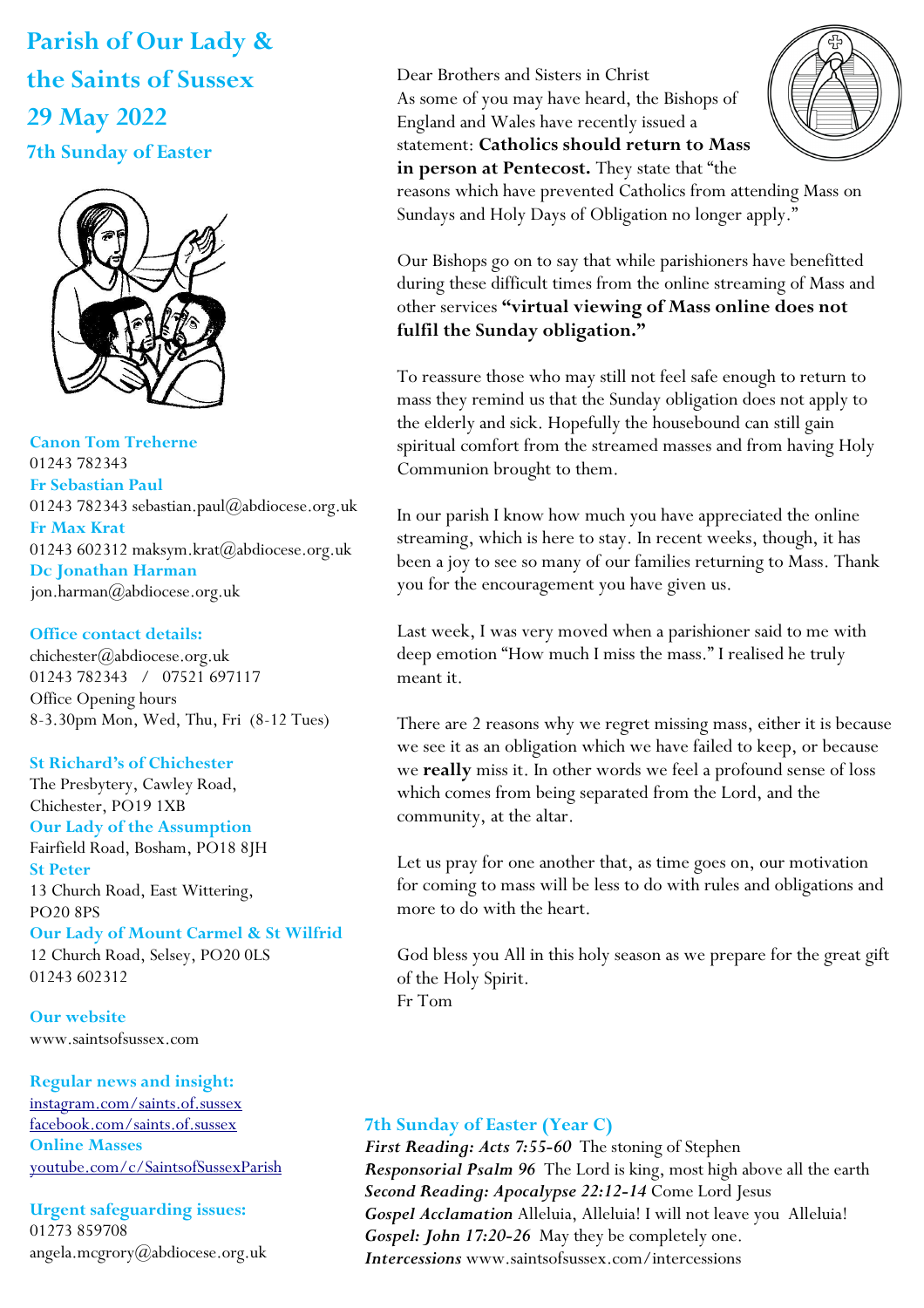**We celebrate and pray for everyone in our whole parish family as we prepare for the World Meeting of Families June 22-26** 



In the next few weeks we will be asking you to write down your most heartfelt prayers for your friends and family. We hope everyone will want to be involved.

The prayers will be placed in a special box in each of our four churches. Bishop Richard will then bless the four boxes of our prayers at the Parish Day Mass on 3rd July. The prayer boxes will be available from next weekend. If you are unable to get to mass but wish your own prayers for friends or family to go in there, then please email them / post them to Amy at the parish office.

#### **Prayer for the Celebration**

We thank you for the great gift of the family and every individual within the family.

May they rediscover each day the grace they have received. And as small domestic churches

may they know how to witness your presence and to the love which Christ loves the church.

Sustain them and make them aware of the path to holiness upon which you call them, so that they might experience your infinite mercy and find new ways to grow in love.

Lord grant that each family might live their specific vocation to holiness in the church

as a call to become missionary disciples in the service of life and peace

Amen

#### **Bank Holiday this Thursday and Friday**

It will follow the normal bank holiday schedule: Thursday 10am Mass in Chichester, 10am Mass in Selsey Friday 10am Mass in Chichester, 10am Mass in Selsey **Next Saturday and Sunday mass times will be as normal**

#### **First Saturdays Devotion (4th June)**

After the 8am Mass on Saturday morning at St Richard's Chichester we will be praying the first Saturdays devotion. We will be praying five decades of the rosary. All welcome.

#### **The next Mass in Ukrainian**

will take place at St Richard's Church on Sunday 5th June at 2pm, and afterwards in the lower parish room for refreshments .

#### **St Peter's Children's Mass**

The Mass on Sunday 11th June will involve the First Communion children. If there are any other children who would like to take part please get in touch with Christine Barton 07763 [337665](mailto:337665/christine@beammicrosystems.com)  [christine@beammicrosystems.com](mailto:337665/christine@beammicrosystems.com)

## **St Richard's Day Mass, Chichester Cathedral Thursday 16th June 10.30am.**

Once again we are most grateful to have our annual St Richard's Day Mass at Chichester Cathedral. We look forward to welcoming staff, governors and children from our school. As usual we will be joined by priests from our deanery. Everyone is most welcome (no need to book) Volunteers to hand out orders of service and generally to make people feel welcome will be much appreciated. Please contact the parish office.

**St Peter's is celebrating the Royal Jubilee** with afternoon cream tea on Sunday 5th June for the 4 churches. 3.00pm - 5.00pm. Details and information, Erna, 672374. There will also be 'horse racing'. Please come along to cheer your favourite of 6 horses. Proceeds to fund for Ukraine. Many tombola prizes. Unwanted gifts/ donations Erna

#### **A Day with Mary**

happy to collect. 672374

Arundel Cathedral Saturday July 9th 9.30am until 5pm Confession, Adoration, Rosary, With Fr Pio Idowu and Canon David Parmiter. Please bring a packed lunch. *Our Lady to Lucia on 13 June 1917 "Jesus wishes to establish in the world devotion to my immaculate Heart"*

## **Refugee Crisis Coffee Morning with Bishop Richard, Saturday 25 June at 11.30am.**

Bishop Richard will be hosting an informal coffee morning to discuss our response to the refugee crisis, at St Gabriel's Hall, Billingshurst, RH14 9QH. Everyone is very welcome, to reserve your free place please sign up here: <https://abdiocese.churchsuite.com/events/an04uoxn>

**Grandparents' Annual Pilgrimage to West Grin-**

**stead** Wednesday 8 June 11am - 3pm It is for all those who fulfil this role in so many different ways. The day begins at 11am but coffee will be available from 10.30. This is always a joyous day of celebration with Bishop Richard and friends from across the Diocese. Please click here to book your place or contact our Marriage and Family Life Adviser E: katherine.bergin@abdiocese.org.uk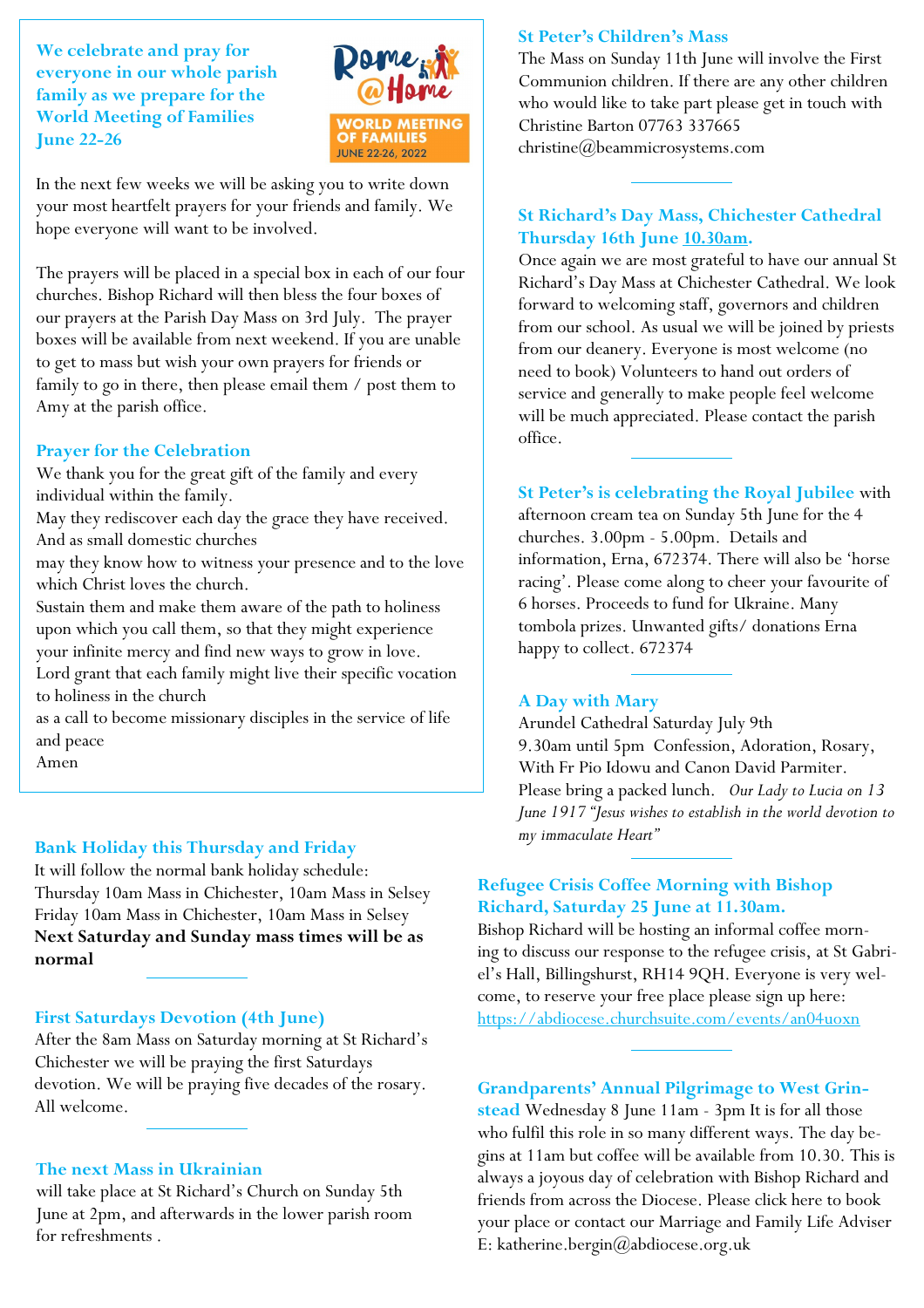**Coffee Morning and Cake Sale Saturday 4th June 10.30 to 12 noon** Lower Parish Room, St Richard's Catholic Church, Cawley Road, Chichester. Come and enjoy coffee and cake in support of Pro Life causes. Tombola, home-made produce, plants and bric a brac stalls. Everyone welcome, also donations. Phone Maria on 01903 413606 for collection.

## **Picnic in the Garden Saturday the 10th of September**

The '4-Churches' Picnic and fun day at St Peter`s in East Wittering. Tickets will be available from June from Your Parish Representative. A fun packed day with entertainment and games for both children and adults, with tables and seating, provided for guests to set up their own picnic. Included in the ticket price a cocktail or Mocktail from the Bar, and a fresh fruit dessert.

Co-ordinating this event, one volunteer from each of the 4 churches will be selling tickets. For more information, please contact your church representative.

- St Richard`s Sydney: Sydneytullet@hotmail.co.uk
- St Peter` Gio: mgrabo812@aol.com or 01243670674
- Our Lady of the Assumption Tina:  $christinadarby@virginmedia.com$
- St Wilfrid`s Niki: nikiharman $(\alpha)$ hotmail.com

## **Bosham Parishioners Please note**

On Sunday 5th June, Delling Lane will be closed, and so access to Our Lady of the Assumption will only be via Walton Lane

# **Our Parish Offertory**

**For donations via bank transfer: Name: Saints of Sussex**

Sort Code: 40-05-20

Account No: 41076582

Reference: surname and offertory

This account name is required if you are setting up a transfer to

this account for the first time. **St Peter's Wittering (until Dec 2022):**

Name: RCD A&B St Peter's Wittering

Sort Code: 40-05-20

Account No: 71077716.

Reference: surname and offertory

## **Donations via cheque**

Made payable to: Saints of Sussex; or St Peter's RC Church

# **Donations by Credit or Debit card**

Can be made in person via the terminals in Chichester and Bosham.

**For regular giving by bank standing order and for information on gift aid visit: www saintsofsussex.com/ regular-giving.html**

**Parish Day Mass 2022** On Sunday 3 July, the whole parish is warmly invited to join Bishop Richard and our clergy for Mass on St Richard's School field at 11am. This is a wonderful opportunity to bring our four churches together for the first time, for Mass and then for lunch afterwards. Our First Holy Communion children will be receiving their certificates from Bishop Richard, who will also bless our parish nursery building on its 25th anniversary. The only other Sunday Masses celebrated in the parish that weekend will be the 5pm Mass in Selsey on Saturday and the 6.30pm Sunday Mass in Chichester. If you would like to be involved in the planning, please email the Parish Office. Please also pray for sunshine!

**Opening Parish Gardens** In the Autumn, there will be a programme of events to raise the money needed for the new heating system at St Richard's (more about this to follow) It is not too soon, however, to start thinking of ways to raise money for the heating. One suggestion to take place before the summer holidays is to open our gardens and to serve cream teas to visitors. Please let the parish office know if you would be interested in helping with this event. We will need parishioners prepared to open up their gardens (we are not looking for Sissinghurst or West Dean) just well kept gardens with their own unique atmosphere. We will also need volunteers to serve teas and scones.

# **Our Lady and the Saints of Sussex Offertory collections and other fund raising**

| Offertory                          | April 2022 |
|------------------------------------|------------|
| Cash/Cheques/Envelopes             |            |
| Our Lady of the Assumption         | £236       |
| St Peter's                         | £990       |
| St Richard's                       | £1,269     |
| St Wilfrid's                       | £1,060     |
| <b>Bankers Orders</b>              | £5,714     |
| Credit and debit card transactions | £749       |
| Total                              | £10,018    |
| <b>Gift Aid Rebate</b>             | £1,451     |

These figures do not include the Easter offerings for the Clergy. In additions second collections and generous donations totalled £4,081 for Ukraine, £1,742 for Father Joe and £863 for the Holy Places. Donations for Ukraine are still very welcome. Please also note the gift aid sum, which was achieved simply by eligible parishioners gift aiding their offertory and other contributions. Thank you all for your continuing generosity.